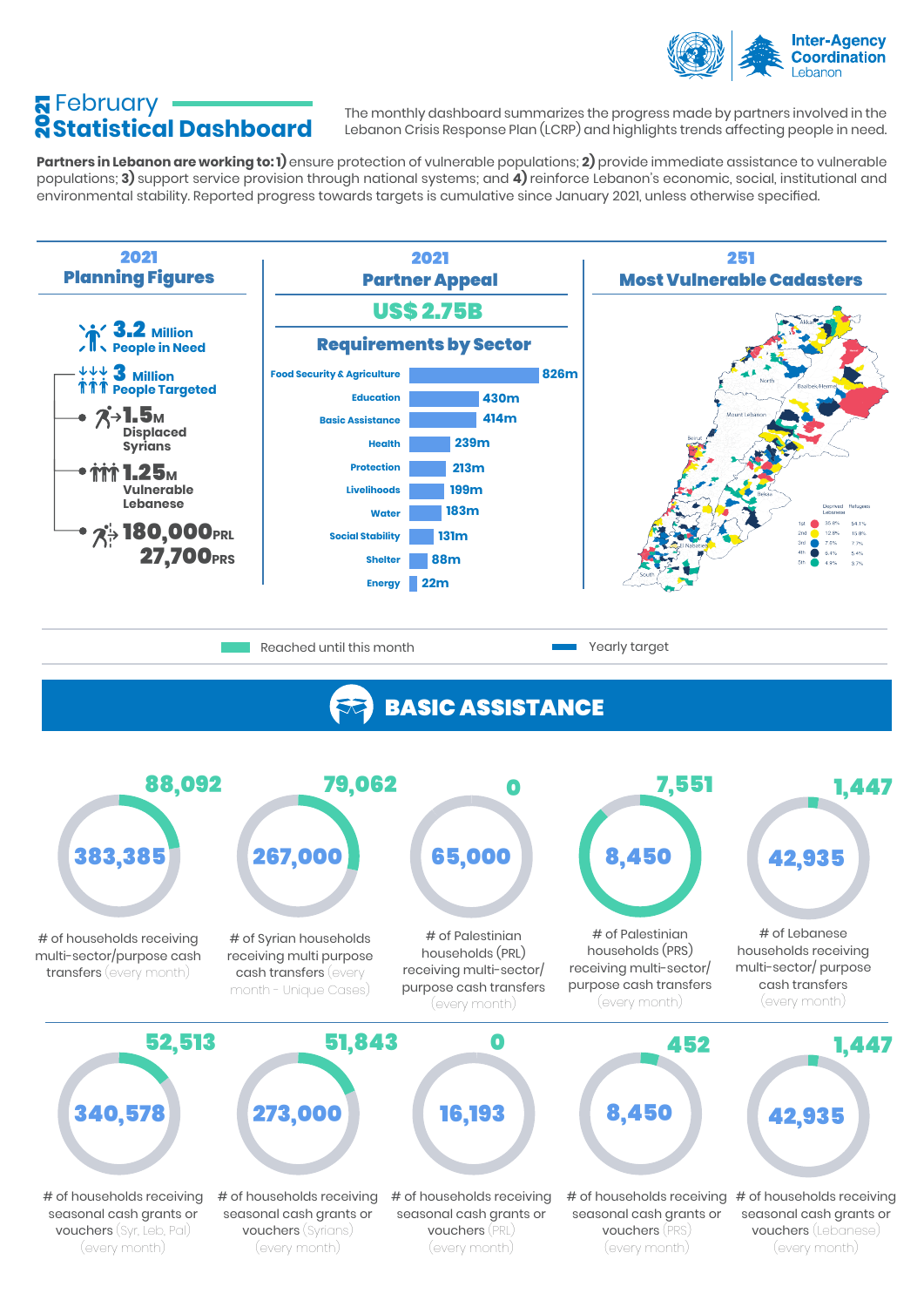Total USD amount distributed as regular multi-sector/purpose cash (Syr, Leb, Pal)



Total amount of seasonal cash distributed in USD (Syr, Leb, Pal)



 Total USD amount injected into economy in forms of cash assistance (seasonal + regular)

9,940,297

# of households receiving multi-sector/ purpose cash transfers (total reached every month) - UNICEF



## EDUCATION # of children and youth whose registration fees for public formal education/UNRWA schools are partially or fully subsidised 0 / 528,213 # of children and youth receiving meals or snacks at formal public schools or non formal education centers # of children and youth whose registration fees for regulated NFE programmes are partially or fully subsidised 3,773 80,000 # of children and youth benefitting from remedial or homework support programs 3,579 91,368 # of parents supported to engage their children with distance learning 767 37,000 1,909 92,500 FOOD SECURITY Population reached by sector this month 14 2,938 / 680,833 Al-Fayhaa, AMEL, Ana Aqra, AVSI, Caritas Lebanon, DCL, ICU, IRC, LOST, RMF, RtP, SCI, TdH-It, WCH Name of Partners reporting<br>this month # Reporting Partners this month # of Syrian households receiving integrated child well being cash assistance (every month - Unique Cases) 5,217 7,000 # of HH assisted with in kind Non-food items (NFIs) --> blankets, heaters, matresses, clothing kits 60,022 150,000 21 458,846 ACF,CARE,Caritas Lebanon,DRC,GVC,Hilfswerk Austria International,IR Lebanon,Lebanese Red Cross,Makhzoumi,NRC,Nusaned,SCI,SD Aid,SHEILD,Solidarités,UNHCR,UNICEF,UN RWA,URDA,WFP Name of Partners reporting this month Population reached by sector this month # Reporting Partners this month



Lebanese small-scale farmers have strengthened agricultural production capacities along the value chain and adopt sustainable and climate smart agriculture practices and conservation of natural resources



Total # of beneficiaries who received nutritional awareness sessions through different SBCC channels



 # of local agricultural groups/ associations/ cooperatives receiving technical and or material support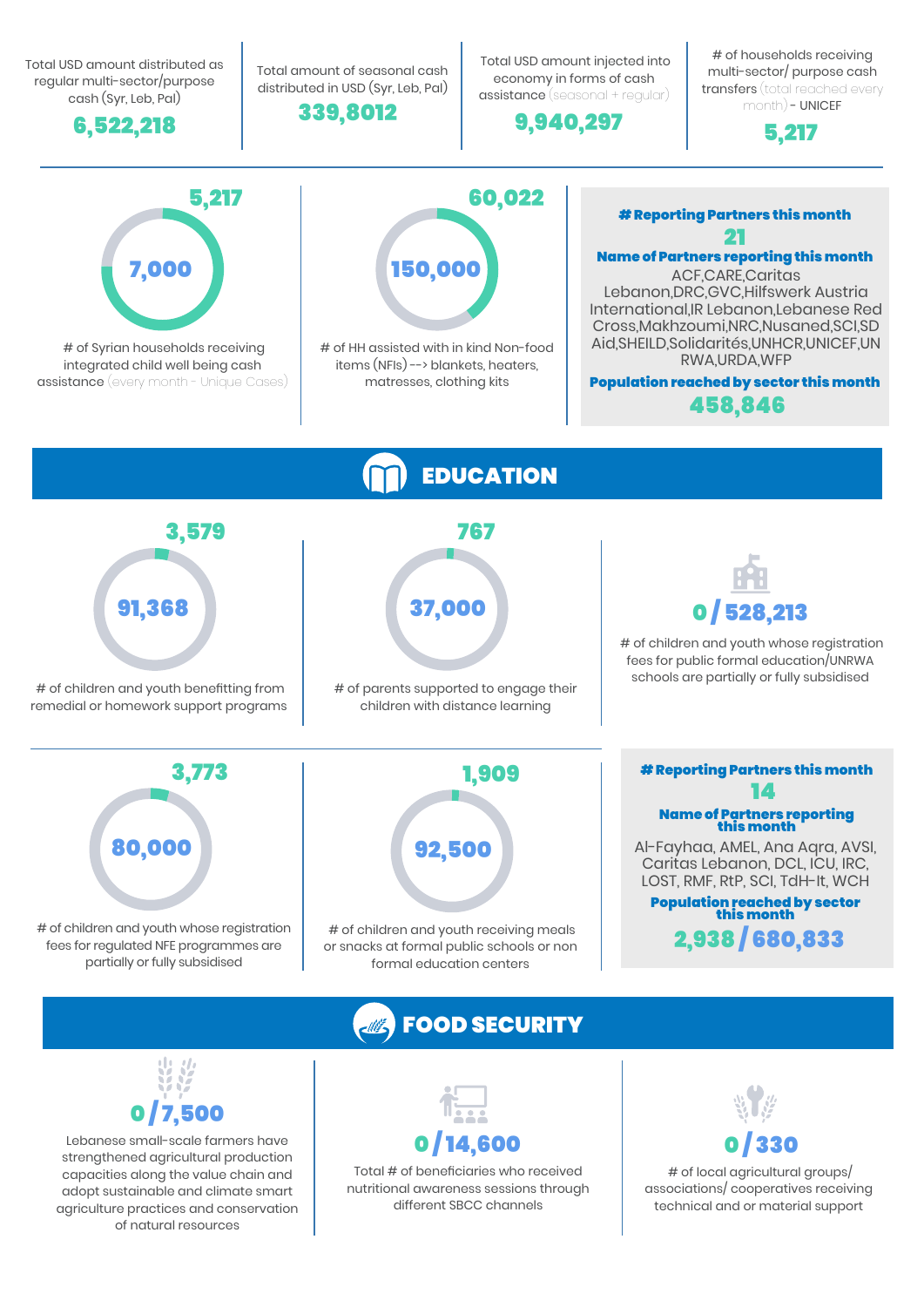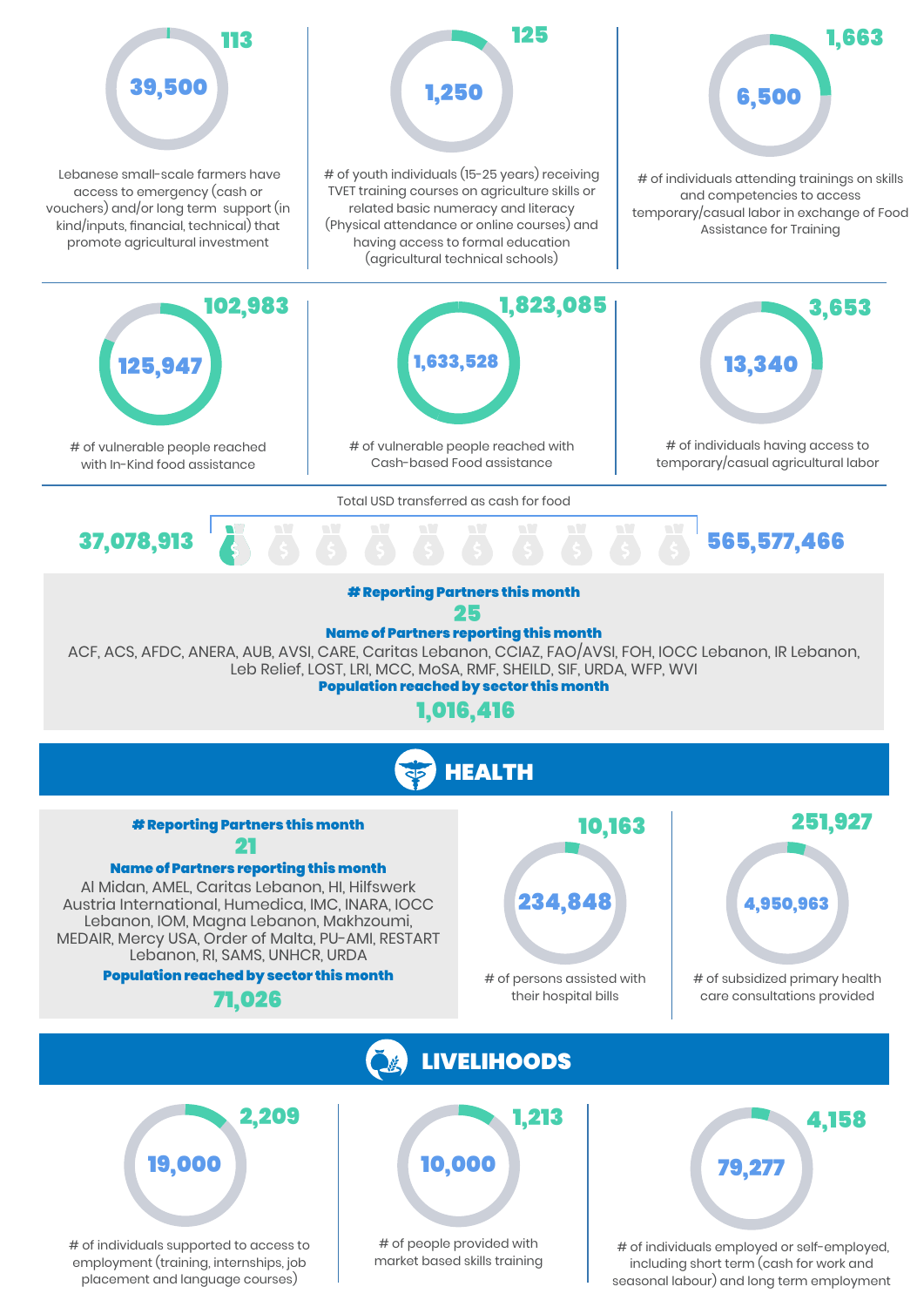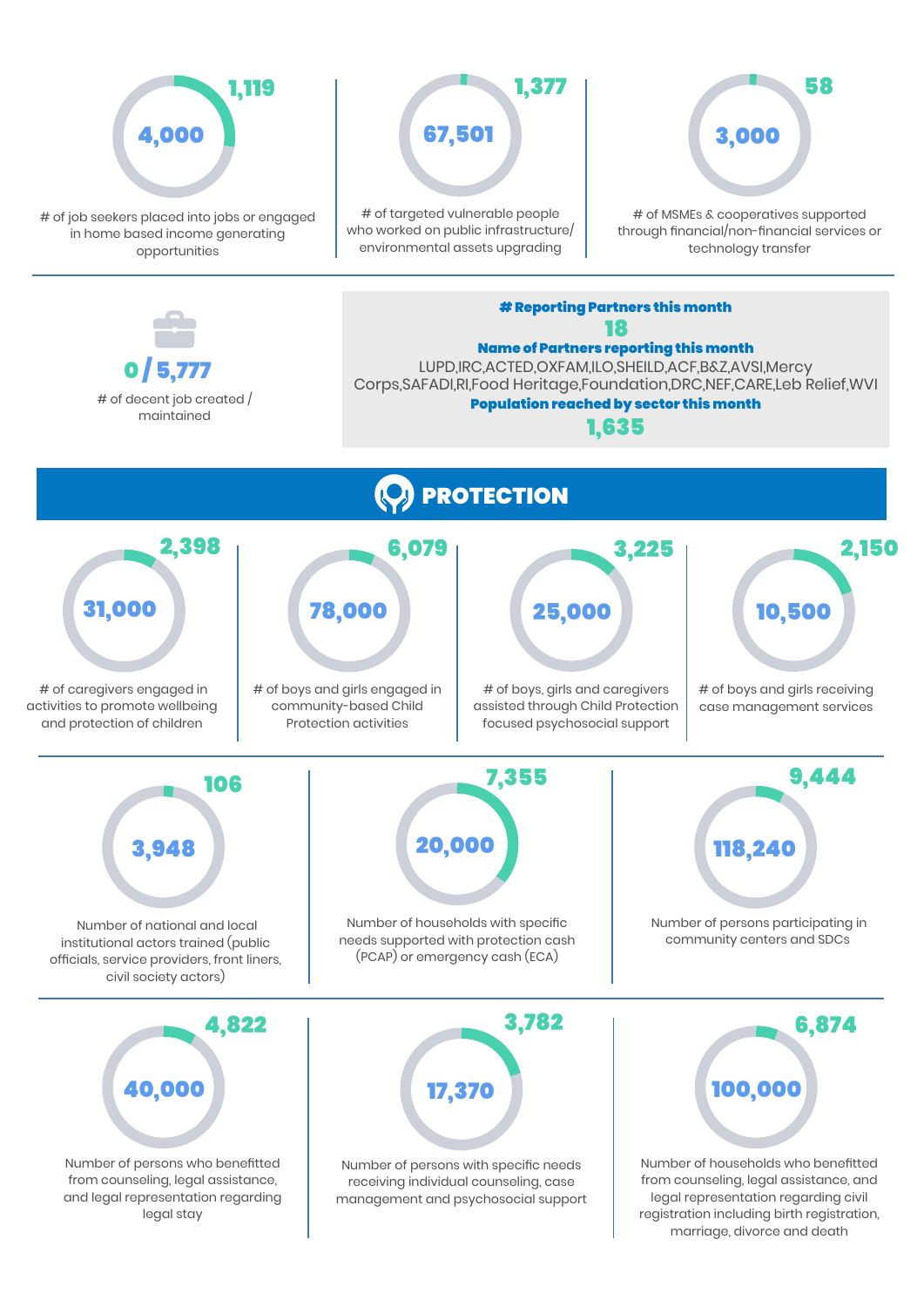